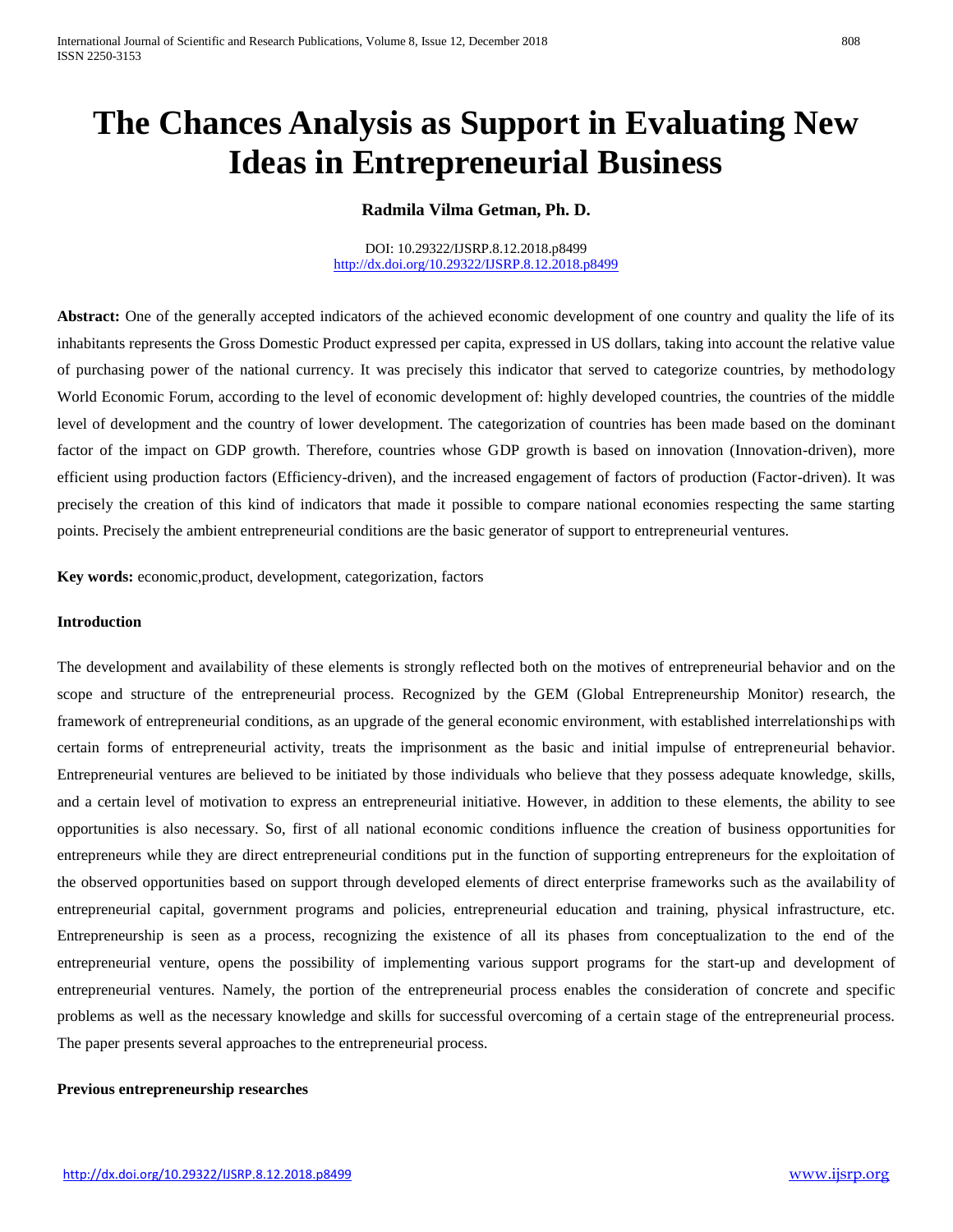Entrepreneurs who are in the phase of gathering resources (financial, human, material) and who are made certain financial investments but did not reach the payout stage at the same time for a period of three months, are considered to be emerging enterprising or enterprising entrepreneurs. Entrepreneurs who have paid off earnings for more than three months and less than fortytwo months are counted in the category of owner-manager of new enterprises. Together, these two groups constitute the total entrepreneurial activity whose business endeavors are in the early stages of the process. Unlike their entrepreneurs who have paid salaries for more than three years in continuity have been presented as owners of existing enterprises whose business has lost all the elements of the new entrepreneurial endeavor. Interconnection and conditionality of entrepreneurial behavior and motive for starting entrepreneurial endeavors are so expressed that it is possible to talk about the matter that deserves an evaluation of the most complex and essential performance to achieve business success. Finding a secret the attitude of the behavior and motives of participants in the entrepreneurial process is a decisive step on the road achieving success. Certainly, motives as the guiding principle of every entrepreneur are subject to change, as is the case with behavior, in line with the change in the influence of external and internal factors. Given the ambient conditions, these two crucial concepts, experiencing transformations, which confirms their mutual conditionality and cause-and-relationship relationship? When it comes to entrepreneurship, there is no uniquely accepted definition in scientific literature. Scott &Venkataraman (2000) see entrepreneurship as a space within which an individual invests research effort in identifying chances and opportunities, with the goal of creating a new product or services in accordance with the requirements and needs of consumers. Such a product can be profitable exploited with a wide range of effects that it contributes to. Entrepreneurship can be defined as a process of value creation by collecting available resources for the purpose of exploiting profitable opportunities (Stevenson et.al, 1990). Some authors view entrepreneurship as unity three elements: innovation, risk taking and proactivity (Covin&Slevin, 1989; Zahra 1993). The above-mentioned claim, in its research, confirmed Tang et al. (2009) stating that the behavior of the entrepreneur was shaped by the influence of the three elements.It is indisputable that Schumpeter is the first economist to link entrepreneurs with economic flows, which is free from the prevailing approach to comparative statistics and recognized the economy as a self-transforming system with an entrepreneur as an agent of change (Schumpeter, 1934). Schumpeter presents entrepreneurs as innovators creating conditions for gaining profits by creating temporary monopolies through organizational and technological ones innovation. With their activities they constantly disturb the existing state of balance that prefer existing business actors by compelling them to react to emerging threats. This process of "creative destruction" manifests itself in the improvement of productivity and consequently greater economic growth (Schumpeter, 1947). This approach has been enhanced and developed beyond by Baumol (2002) developed a new growth theory with the explicit role of Schumpeter entrepreneur as a transformer of knowledge into the economic knowledge and significant participants in economic growth. Within the available literature contribution Entrepreneurship to economic growth is more important in its later stages when growth is based on knowledge, as opposed to the early stages of economic development that is characterized the increased intensity of exploitation of production factors (Acs&Naude, 2013). In addition to economic innovations that stimulate entrepreneurship, their role is equally important when it comes to creating jobs through selfemployment and creating small businesses (Barth et al., 2006). Consequently, the influence of entrepreneurship is directed towards the economic development of a country. Through the development of innovation, employment and other positive effects, many authors see entrepreneurship as an extremely important mechanism for influencing economic development (Schumpeter 1934; Acs&Audretsch 1988). According to the aforementioned authors, this would mean that in countries with the lowest degree of economic development whose economic activity is dominantly oriented to the exploitation of natural resources, it is necessary to focus the main focus on improving the basic conditions of economic development, such as government stability, infrastructure, primary education, and health care.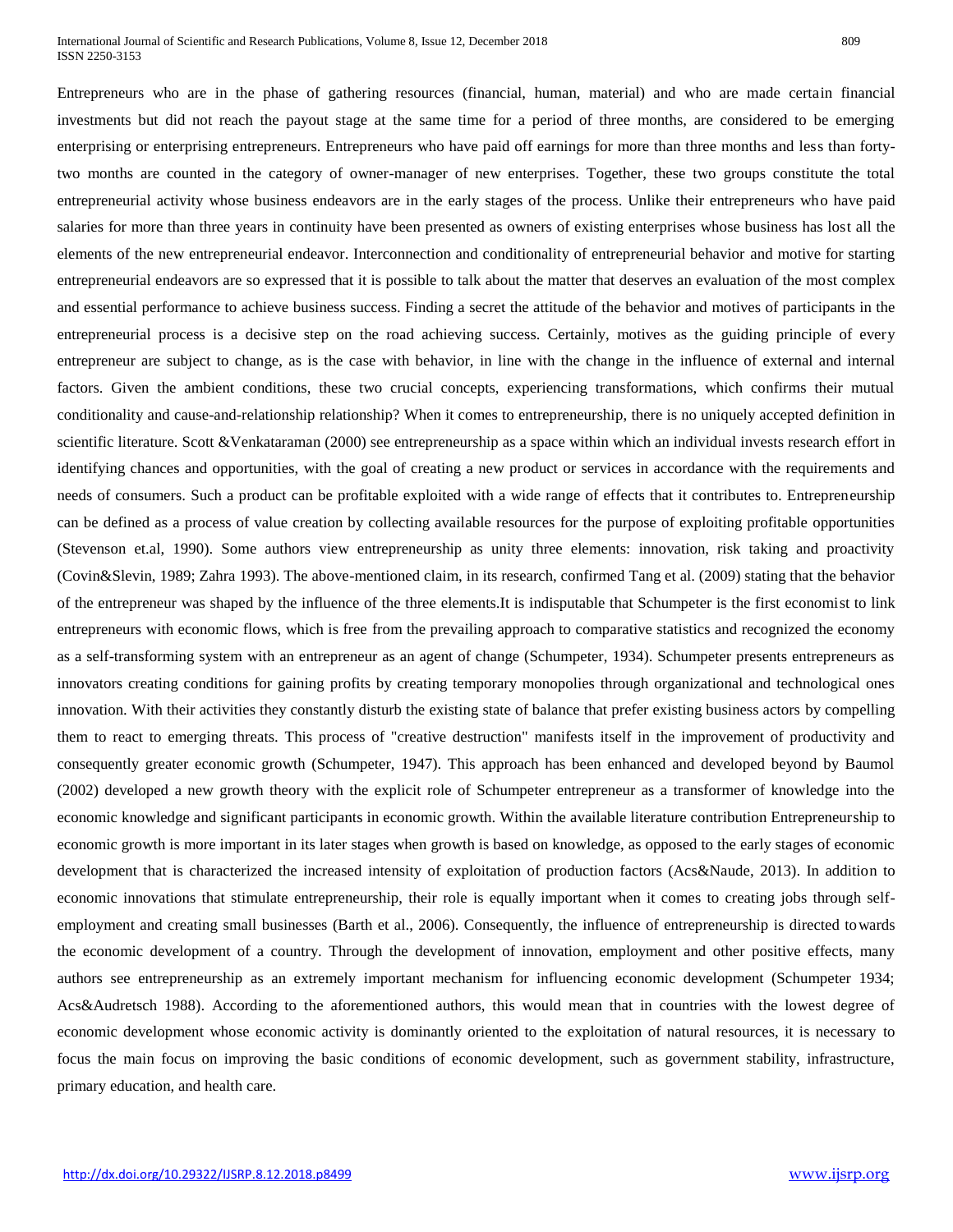#### **Basic conditions for supporting entrepreneurial behavior**

American economist and winner of the Nobel Prize Solow (1956) in his work, based on Analysis of the time series in the period from 1909 to 1949 found that the growth was non-agricultural production caused by 7/8 technological changes, while the influence of capital is evident in the amount from 1/8. By introducing new technologies in the production process it is possible to achieve it economic growth and development with an unchanged or even smaller amount of work, engaged raw materials, materials, etc. The precondition for sustainable development, the advancement of society and economic growth is in new technologies. Of course, the stimulation of  $R \& D$  and scientific research activities it is located in an institutional setting that simultaneously in the interactive relationship with entrepreneurs creates the basis for economic growth. Some authors in their research unambiguously confirm that the quality of the institutional environment influences the creation of an economic one growth (Acemoglu et al., 2001; Rodrik et al., 2004) A stimulating business environment requires involvement of all relevant institutions and decision makers during its construction. A stimulating, stable and predictable business environment is basic medium and long-term business planning factor. How to Invest in Projects in the form of starting up business ventures and developing existing business, they appreciate the concepts mid-term and long-term planning, building a stable business environment in many ways determines key business performance indicators. Reducing business risk can be achieved through the stability of one country's political institutions. Through the stability of the Government of the country, a predictable political and business environment is created that provides new investment cycles. The significance of the political system has been highlighted through its participation in the formation and determination of the country's credit rating, which in large part affects the interest rates on which the state and the economy will borrow in the future from international institutions. The creation of the global market, whose existence we are witnessing today, has been greatly assisted technological achievements and their constant progress and development. The emergence of internet technologies, the creation of a global network, has led to a faster flow of information and the connection of physically distant geographic spaces. The interaction of the company with consumers through the use of new technologies within their business is the most visible in the service sector. As a possibility of simultaneous improvement of the company's performance and creation of customer satisfaction, the use of self-service technologies is imposed. These technologies are recognized as the generator of transformations of business processes in the last two decades (Bitneret.al., 2010). Their use reduces the cost of labor, increases productivity and improves the organization's performance. Consumers are now available through multiple channels and flexible time frames (Meuter et al., 2000). The techniques and tools of self-service technologies that companies use can be identified as mobile kiosks, internet usage, interactive voice command, mobile services. The largest role and responsibility in creating a business environment belongs to the Government of one country. Through their policies and programs, the Government's actions are directed in several directions: improvement of the regulatory environment, offering entrepreneurs financial assistance simplifying bureaucracy, improving the cognitive environment by providing transfer of knowledge and skills for doing business, improving the normative environment by improving the social perception of the entrepreneurial sector. Significant contribution of government institutions is also reflected in ensuring the availability of financial resources during all stages of development of entrepreneurial venture. In addition to securing financial resources distributed through ministries, local and regional agencies, funds, the governments of the countries seek to develop a domestic or regional capital market for the exclusive development of the sector of small and medium enterprises and entrepreneurs. Entrepreneurship is a process based on creativity, proactivity, innovation,risk taking, development and implementation of projects, all in the function of achieving targeted targets. This process is based primarily on the ability of an individual to transfer his ideas into concrete actions. As the process is based on an entrepreneur's abilities, it is necessary to include in the process of consideration his knowledge and skills on which the entire process is based. Acquired knowledge through a formal and non-formal education process forms the basis of the entrepreneur's ability to start a business venture.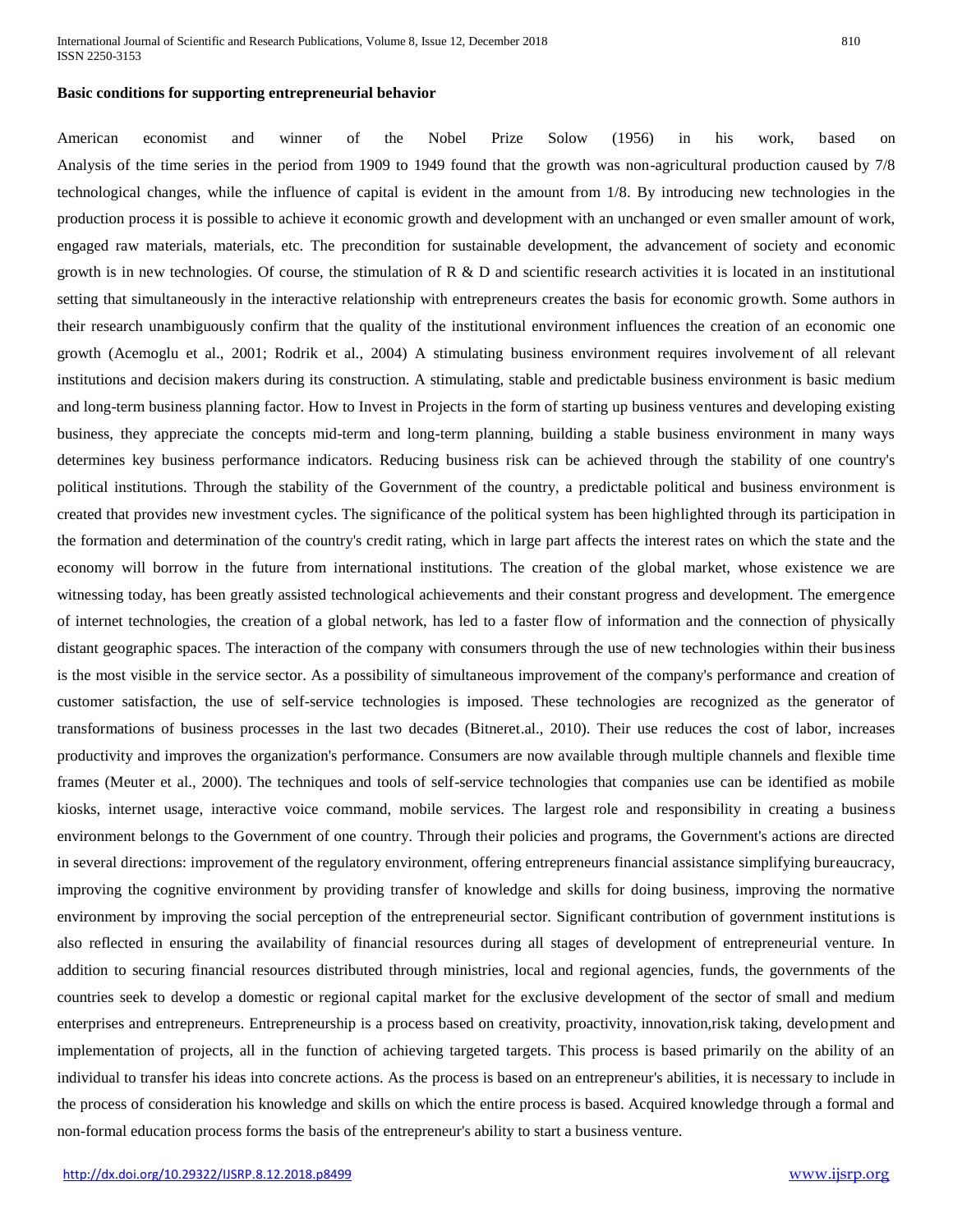#### **Entrepreneurial education**

Investments in the field of entrepreneurial education have very positive effects on the entrepreneurial sector. Functional cooperation with the economy and successful transfer of technologies requires the construction of certain capacities. It is necessary for the University to create an entrepreneurial climate within the institution and at the same time activate its own entrepreneurial capacities. At the same time, raising the University's capacity for cooperation with the economy as well as creating significant incentives for the activities of scientific and research personnel in cooperation with the economy are activities of importance for ensuring successful cooperation and linking the economy with the Universities, which can be largely determined by the absorption capacities of academic knowledge within business entities. After identification of possibilities, in the framework of cooperation with the economy, through the Universitythe technology transfer office, the question arises of defining its founding structure and licensing strategies, which differ in the level of autonomy of the centers and the possibilities of commercialization of technologies. The establishment of technology transfer centers can take several forms: traditional University structures, non-profit research organizations and a profit-oriented center of associated private capital (Markmanet.al., 2005). After the completion of the research and development project and the provision of patented technology, the technology and knowledge transfer offices are provided with the possibility of commercialization through one of several licensing strategies, such as: licensing in return for future research sponsorships, licensing in the form of equity participation and licensing for cash. The positive aspects of these types of licensing represent the fact of providing conditions for the development of future research development projects. Transfer technology through university offices for transfer of knowledge and technology from there is an undoubted influence on the formation of new ones and the development of current entrepreneurial ventures. Through research sponsored by the industry, consulting services, licensing technologies as well as active participation in the process of development of the same university office confirm their role in strengthening entrepreneurial activity and initiative. With the help of the adopted organizational structure of the offices, various adopted strategies for technology transfer and cooperation with the economy, they are undoubtedly one of the main factors influencing the regional development and economic growth of the economies of individual countries.

#### **The chances analysis as support in evaluating new ideas in entrepreneurial business**

In the modern business environment, the role and importance of entrepreneurial firms is becoming more and more important. Their business is significantly facilitated by the aforementioned trends, as they are deleted borders between large and small business systems, as well as borders between countries. Entrepreneurial economy is based on positive effects generated by entrepreneurial firms - a large number of new products and ideas, entrepreneurial firms exert pressure to large bureaucratic organizations towards greater efficiency and innovation, and the provision of larger onesopportunities for minorities that do not fit into the corporate value system. Precondition of each company business is planning. Planning is done with each sector of the company individually. In this sense, we can distinguish the planning of sales, procurement, finance or personnel. A key place in the planning process belongs to financial planning. The basic result of financial planning is a budget that we define as an income and expense plan for the next, usually a one-year period. Planning approaches can be: strategic and operational. Strategic planning is focused on defining objectives and strategy based on the previously defined vision and mission of the enterprise. Strategic planning has a longer time horizon and a much wider scope, given that it tangles the entire enterprise. Operational planning specifies the general goals and ways of achieving them through planned and daily decisions. Operational planning results in two types of planning decisions: one-time use (business plan, project, program) and for permanent use (policies, procedure-procedures, rules). Spontaneous decision-making without a planned component can jeopardize the efficient business process, especially in complex companies with a large number of decision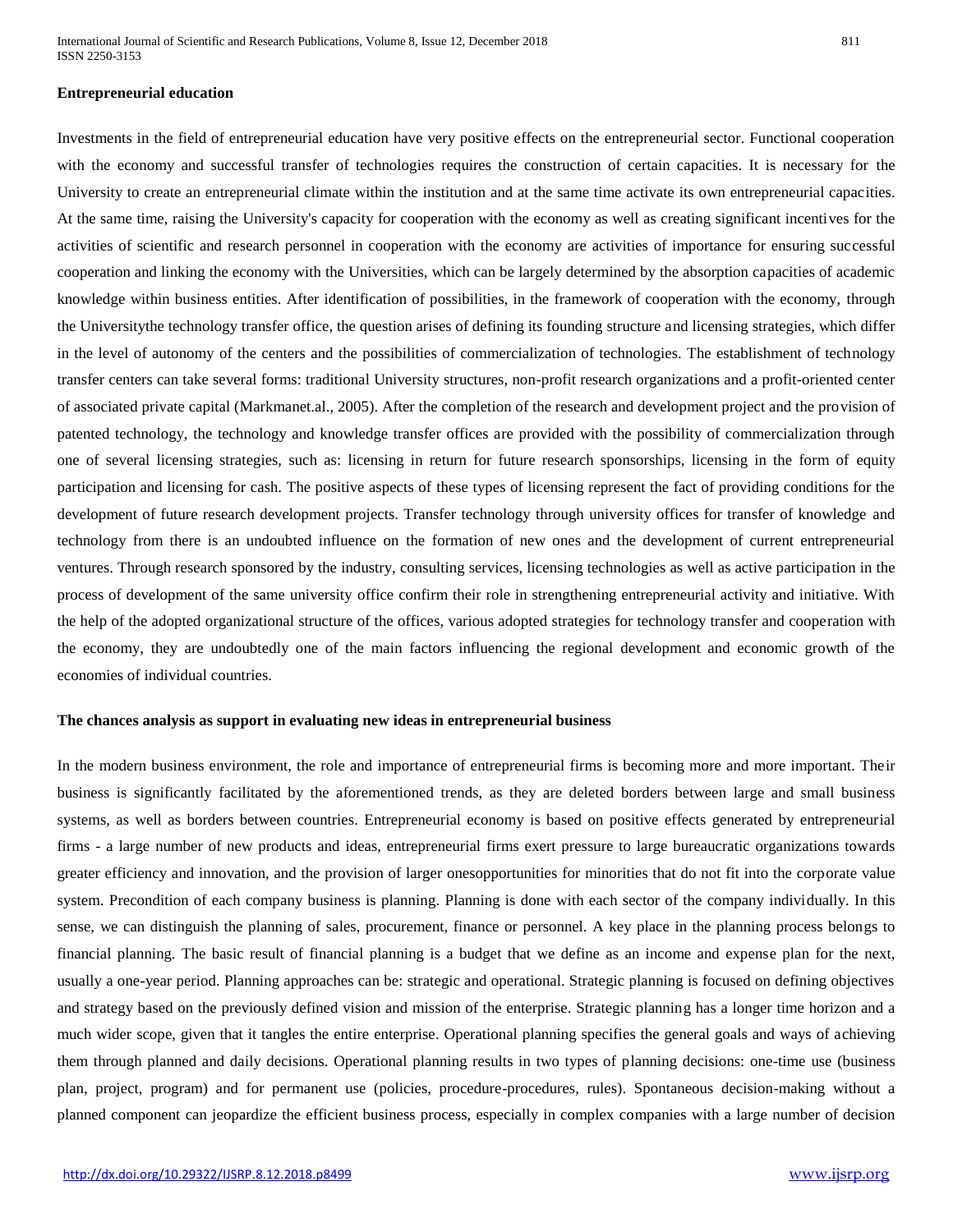International Journal of Scientific and Research Publications, Volume 8, Issue 12, December 2018 812 ISSN 2250-3153

points. Planning is an active and repetitive process, which is closely related to the control process. The aforementioned processes can be simplified and summarized through four bases of activity group: diagnosis of the current state, defining goals, identifying incentives and constraints, and determining actions. The next phase of the planning process is envisioning the environment and identifying important incentives(chances analysis) and limitations (hazards) in the environment. Chances are the trends in the environment that need to be used. Dangers are trends in an environment whose effects we want to minimize or, possibly, completely eliminate. It is relatively easy to identify chances and hazards in the present moment. It is much more difficult to identify trends that will be current in the future. Researching and anticipating the future is the essence of the prediction process. The goals of the company are defined more clearly and clearly after the diagnosis of the current state and identifying opportunities and hazards in the environment. Without clearly defined goals, they can not be precisely define other planning decisions. Very often entrepreneurs avoid clearnessexplicit definition of goals due to lack of confidence or ignoranceenvironments and specific business elements. The problems encountered do not have to be a priori negative occurrence in business. The task of the planner is to turn some problems into opportunities, the exploitation of which can be raised to a higher level.In this sense, reactive and proactive entrepreneurs can be distinguished. Reactive entrepreneurs react only when they have to, when certain problems are already occurring, and the actions taken are aimed at mitigating the already incurred damage. Proactive entrepreneurs are not only responding to problems that arise in the company, but also trying to anticipate future developments in the company environment and to advance their decisions in advance. In addition, these entrepreneurs are brave enough to create trends in the environment of the company, which will impose their competitors. In short, reactive entrepreneurs only react to the problems ("gas fires"), while proactive entrepreneurs solve problems, but also create new opportunities. The next phase of the planning process is envisioning the environment and identifying important incentives (chances) and limitations (hazards) in the environment. Chances are the trends in the environment that need to be used. Dangers are trends in an environment whose effects we want to minimize or, possibly, completely eliminate. It is relatively easy to identify the chances and dangers of the present moment. It is much more difficult to identify trends that will be current in the future. Researching and anticipating the future of performancesThe essence of the prediction process. Since many goals and indicators can be set at the same time, entrepreneurs do not follow each individual item but manage by exception by focusing only on priorities. By entering the conversion tracking stage, the control function is activated. Planning and control are two phases that are constantly intertwined and it is very difficult to indicate where one phase begins, and the other stops.

#### **Conclusion**

The development of new ideas is of great importance for entrepreneurs in a global environment. In order for ideas to develop, it is necessary for entrepreneurs to use experiences and methods that contribute to a better understanding of all chances for improving their business, and in this way, they can help them analyze the chances. That the chance analysis will give positive results it needs to be a comprehensive part of the business planning process. Chances are the trends in the environment that need to be used. In the process of analyzing opportunities and planning for entrepreneurs, they can help others' experiences as well as research at the state level, whereby a barrier that exists is reduced or eliminated. Through research sponsored by the industry, consulting services, licensing technologies as well as active participation in the process of development of the same university office confirm their role in strengthening entrepreneurial activity and initiative.

# **References**